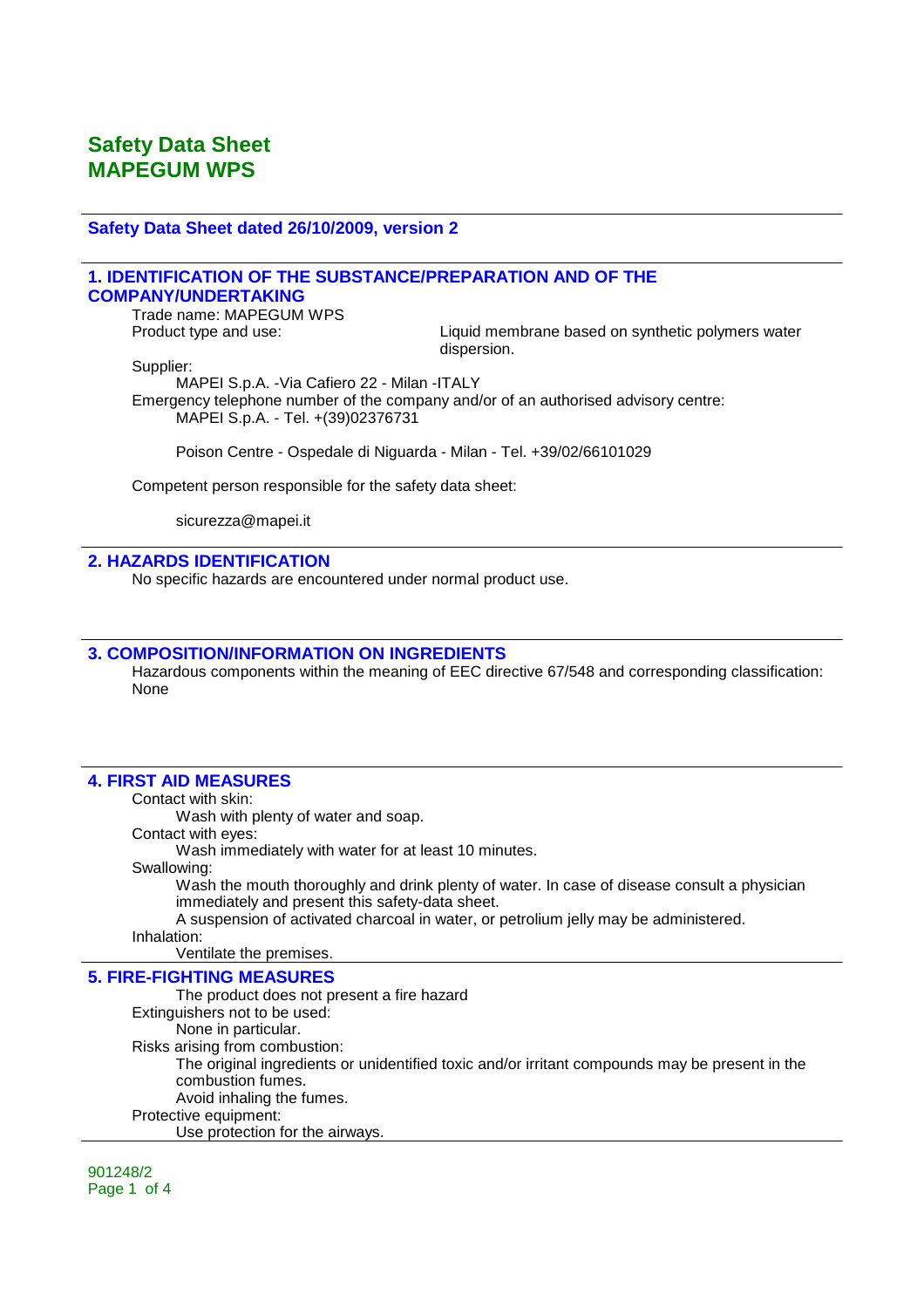## **Safety Data Sheet MAPEGUM WPS**

## **6. ACCIDENTAL RELEASE MEASURES**

Measures for personal safety: None in particular Use gloves and protective clothing. Environmental measures: Limit leakages with earth or sand. Cleaning methods: If the product is in a liquid form, stop it from entering the drainage system. Recover the product for re-use if possible, or for disposal. The product might, where appropriate, be absorbed by inert material. After the product has been recovered, rinse the area and materials involved with water.

#### **7. HANDLING AND STORAGE**

Handling precautions: Avoid contact with skin and eyes. Incompatible materials: None in particular. Storage conditions: Store above 5°C. Instructions as regards storage premises: Adequately ventilated premises.

## **8. EXPOSURE CONTROLS/PERSONAL PROTECTION**

Precautionary measures: Respiratory protection: Not needed for normal use. Protection for hands:

Not needed for normal use.

Eye protection:

Not needed for normal use.

Protection for skin:

No special precaution must be adopted for normal use.

Personal Protective Equipment should comply with relevant CE standards (as EN 374 for gloves and EN 166 for goggles), correctly maintained and stored. Consult the supplier to check the suitability of equipment against specific chemicals and for user information.

Exposure limit value of single components: None

> Carry out the control of the concentrations of the substances with exposure limits assigned, in the working place according to local dispositions

## **9. PHYSICAL AND CHEMICAL PROPERTIES**

| Appearance:               | paste             |
|---------------------------|-------------------|
| Colour:                   | grey              |
| Odour:                    | typical           |
| pH:                       | 9                 |
| Melting point:            | N.A.              |
| Boiling point:            | $100 \text{ C}$   |
| Flash point:              | $==$ $C$          |
| Solid/gas flammability:   | N.A.              |
| Autoignition temperature: | $==$ $\mathbb{C}$ |
| 901248/2                  |                   |

Page 2 of 4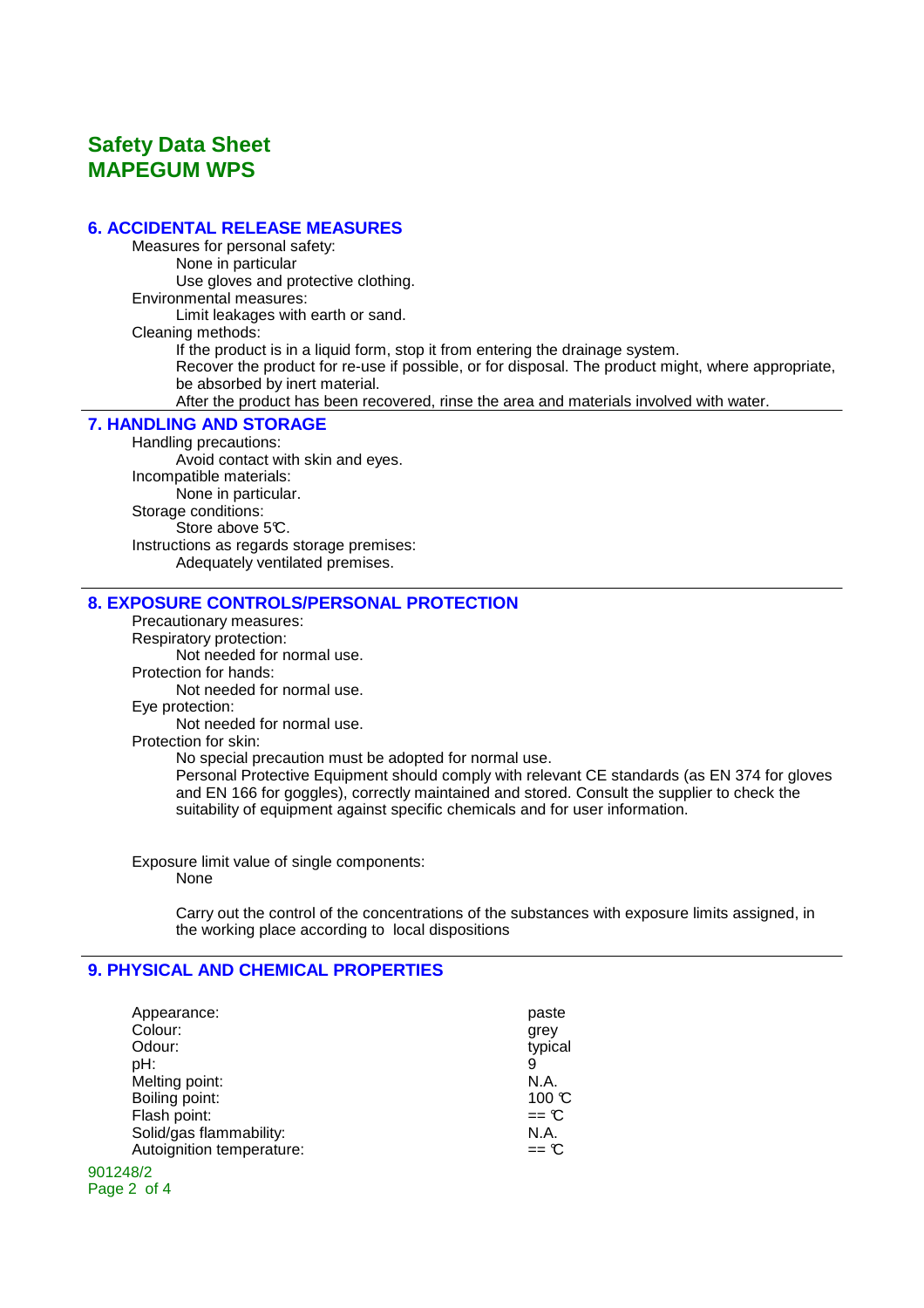## **Safety Data Sheet MAPEGUM WPS**

Explosion limits(by volume):  $=$ Oxidizing properties: N.A. Vapour pressure: N.A. Relative density:  $1,44$  g/cm<sup>3</sup> (23°C)<br>Solubility in water:  $\qquad \qquad$  dispersible Solubility in water: Lipid solubility: insoluble Viscosity: 160000 mPa.s (23°C) Vapour density (air=1): N.A.

## **10. STABILITY AND REACTIVITY**

Conditions to avoid: Stable under normal conditions.

| <b>11. TOXICOLOGICAL INFORMATION</b> |                                                                                                   |
|--------------------------------------|---------------------------------------------------------------------------------------------------|
| Route(s) of entry:                   |                                                                                                   |
| Ingestion:                           | Yes                                                                                               |
| Inhalation:                          | No.                                                                                               |
| Contact:                             | No.                                                                                               |
|                                      | Toxicological information related to the product:                                                 |
|                                      | No toxicological data are available at the moment on the product itself.                          |
|                                      | There is no toxicological data available on the mixture. Consider the individual concentration of |
|                                      | each component to assess toxicological effects resulting from exposure to the mixture.            |
|                                      | The product does not contain toxicologically relevant substances.                                 |
| Corrosive/Irritating Properties:     |                                                                                                   |
| Eye:                                 |                                                                                                   |
|                                      | The product can cause a temporary irritation by contact.                                          |
| <b>Sensitizing Properties:</b>       |                                                                                                   |
| No effects are known.                |                                                                                                   |
| Cancerogenic Effects:                |                                                                                                   |
| No effects are known.                |                                                                                                   |
| Mutagenic Effects:                   |                                                                                                   |
| No effects are known.                |                                                                                                   |
| Teratogenic Effects:                 |                                                                                                   |
| No effects are known.                |                                                                                                   |

## **12. ECOLOGICAL INFORMATION**

Biodegradability: no data available on the preparation. Aquatic toxicity: the preparation is not to be considered toxic to the aquatic environment based on components. LC50>100mg/l - aquatic species (calculated data following 1999/45/EC Directive). Adopt good industrial practices, so that the product is not released into the environment.

## **13. DISPOSAL CONSIDERATIONS**

Recover if possible. In so doing, comply with the local and national regulations currently in force. Where applicable, refer to the following regulatory provisions : 91/156/EEC, 91/689/EEC, 94/62/EC

901248/2 Page 3 of 4